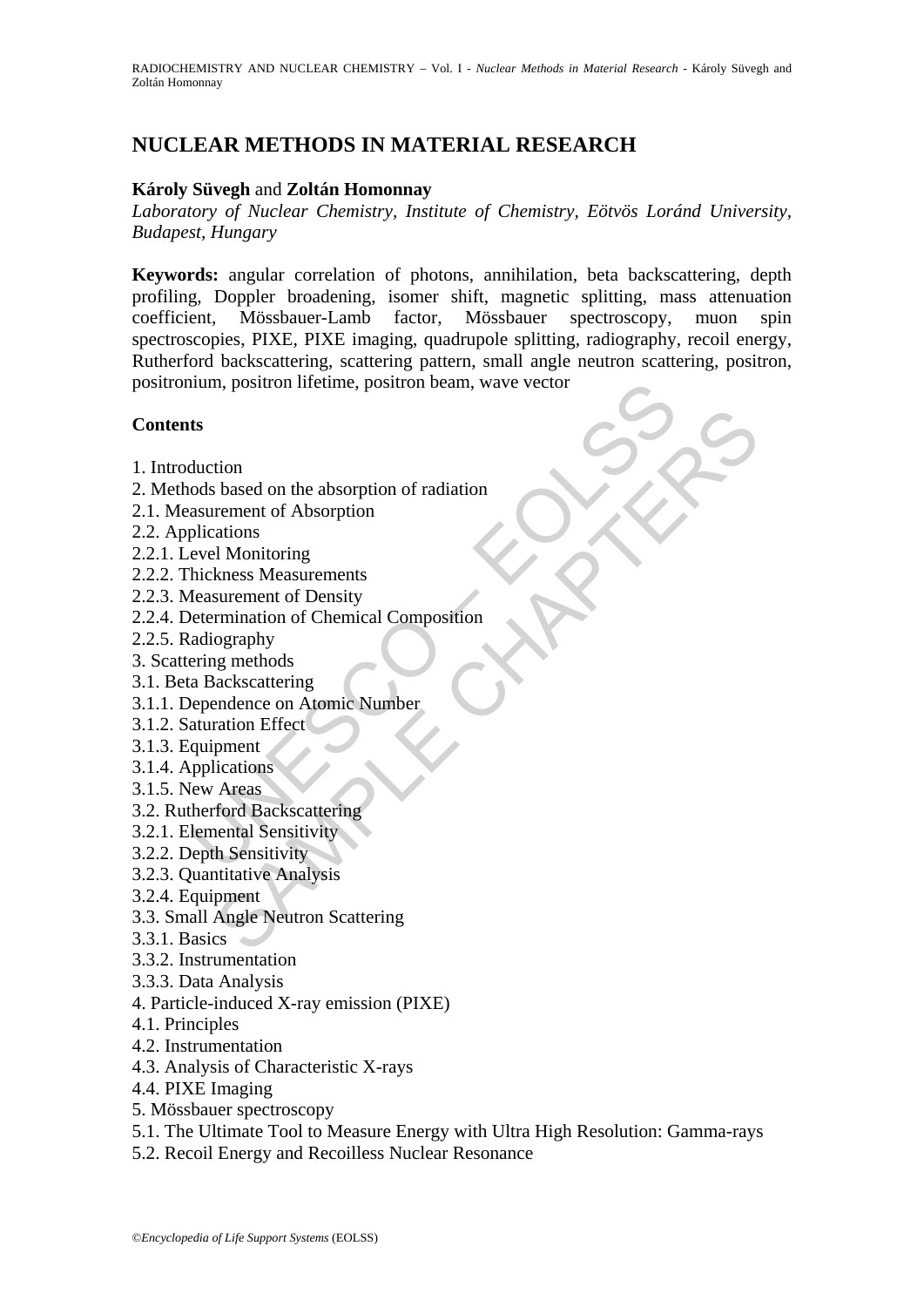#### 5.3. The Mössbauer-Lamb Factor

5.4. Mössbauer Spectroscopy

- 5.5. Mössbauer Parameters and Hyperfine Interactions
- 5.5.1. Isomer Shift
- 5.5.2. Quadrupole Splitting
- 5.5.3. Magnetic Splitting
- 5.6. Applications
- 6. Positron annihilation spectroscopies
- 6.1. About Annihilation
- 6.2. Positron and Positronium in Materials
- 6.2.1. Positron Sources
- 6.2.2. The Slowing Down Process
- 6.2.3. Positron States
- 6.2.4. The Positronium Atom
- 6.3. Positron Spectroscopies
- 6.3.1. Angular Correlation of Annihilation Radiation
- 6.3.2. Doppler-broadening Spectroscopy
- 6.3.3. Positron Lifetime Spectroscopy

6.3.4. Variable Energy Positron Beams

- 7. Muon spin spectroscopies
- Acknowledgements

Glossary

Bibliography

Biographical Sketches

#### **Summary**

In this chapter, some methods of material research are collected in which the analytical information is gathered on the basis of the interaction of particles and the material.

## **1. Introduction**

The Slowing Down Flocess<br>
ositron States<br>
the Positronium Atom<br>
itron Spectroscopies<br>
ingular Correlation of Annihilation Radiation<br>
cositron Lifetime Spectroscopy<br>
aranable Energy Positron Beams<br>
a spin spectroscopies<br>
ar Positronium Atom<br>
Positronium Atom<br>
allar Correlation of Annihilation Radiation<br>
pler-broadening Spectroscopy<br>
ron Lifetime Spectroscopy<br>
tron Lifetime Spectroscopy<br>
why<br>
hy<br>
hy<br>
tal Sketches<br>
perrection Beams<br>
perrection Nuclear radiation interacts with materials. This is a well known fact since the discovery of nuclear radiation. During the years, it was discovered that such interactions depend not only on the radiation but on the material, as well. As more and more data were collected, it was proved in numerous experiments that these interactions can be used for analytical purposes.

The methods described below are similar in the sense that they all use particles to scan the features of materials. The particles may be charged or neutral; electrons, alpha particles or photons; produced by radioactive sources or accelerators; but they are all particles in the general sense.

As a matter of fact, nuclear radiations and accelerated particles enhanced the chances of analysis, which became no longer limited to chemical methods or light spectroscopies. A great number of new, non-destructive analytical methods were developed based on nuclear radiations. High energy photons, electrons, protons, and other particles can reach deep layers of a material without destructing its structure.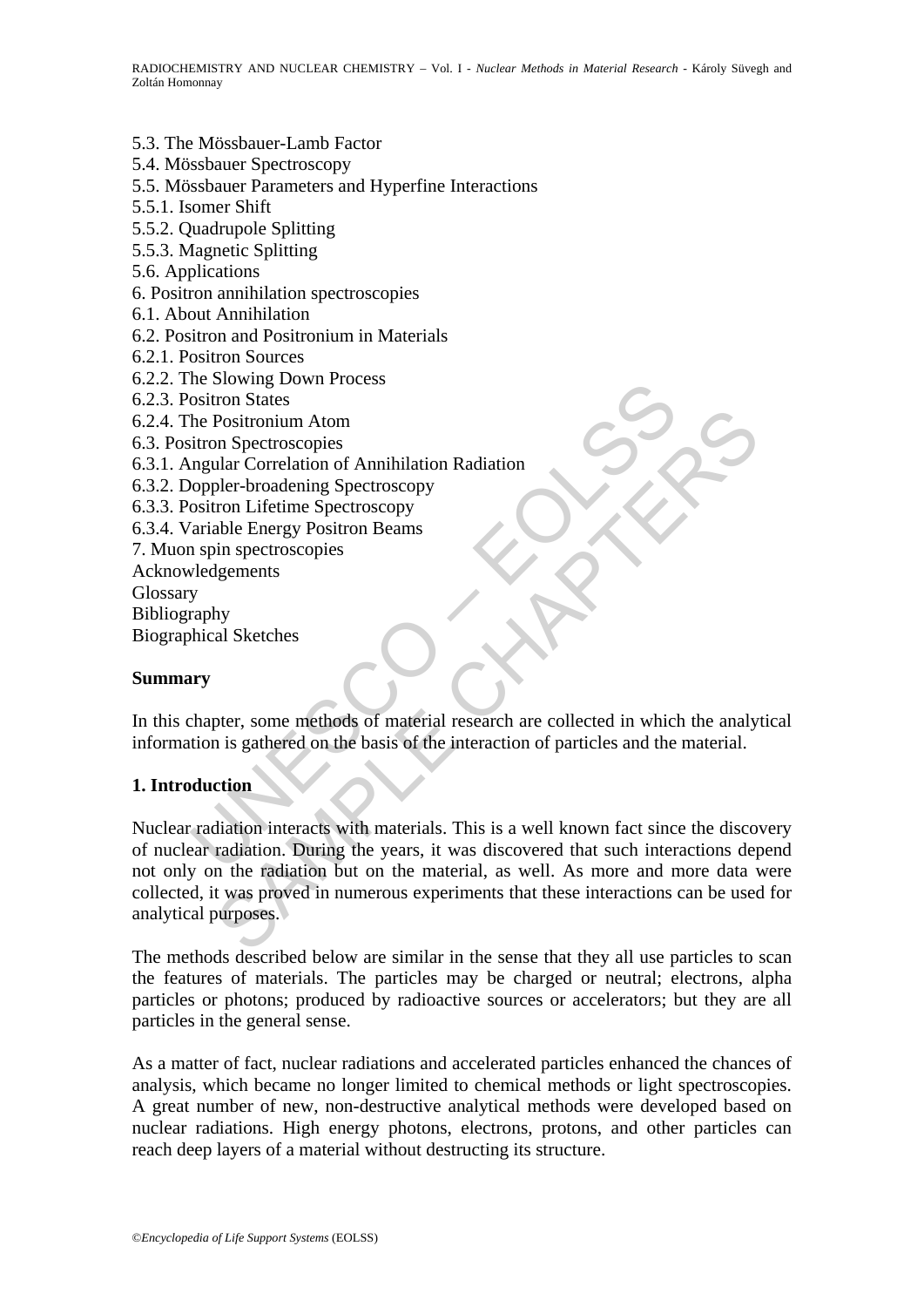### **2. Methods Based on the Absorption of Radiation**

The absorption of radiation can be used in material research and industry because of its dependence on certain material properties. Since the energy of the radiation used in nuclear methods is usually high, chemical information other than the atomic number or its average cannot be expected. An exceptional case is Mössbauer spectroscopy which is extremely sensitive to the chemical environment and is based on nuclear resonance absorption of gamma rays. The method is discussed in a separate section below.

In most cases, the absorption of radiations is considered electronic because due to the large mass of nuclei, collision with them results in relatively small energy transfer, mainly the direction of the motion of the particle changes and therefore it should rather be considered as scattering.

Alpha particles, which lose energy very fast in interaction with matter, end up as He atoms when the absorption process is accomplished.

Beta minus particles (i.e. electrons) are eventually captured by atoms. Beta plus particles (i.e. positrons) will end up in annihilation radiation when absorbed. This radiation bears very special structural information on the host material. The related positron annihilation spectroscopy is discussed in a separate section.

ass of mucher, connession with them results in relatively shall estable the direction of the motion of the particle changes and therefore idered as scattering.<br>
Darticles, which lose energy very fast in interaction with ma Gamma radiation, when absorbed, creates electrons and positrons (Compton electrons, photoelectrons, electron-positron pairs) and the process continues the same way as for beta radiations. Finally the gamma energy is dissipated as thermal energy or may be consumed by chemical transformations. As mentioned above, nuclear resonance absorption used in Mössbauer spectroscopy is a special type of gamma–matter interaction.

relation is the control is a subsection of neutrons is fast, and the recessor of neutron sistering process is accomplished.<br>
In the absorption process is accomplished.<br>
See particles (i.e. electrons) are eventually capture Although neutron radiation is not observed with radioactive sources (let us neglect now spontaneous fission), nuclear reactors and other neutron sources make possible the application of neutron radiation in material research. Neutrons when absorbed always end up in nuclei, thus the absorption is only nuclear. We do not consider high energy nuclear reaction with neutrons as absorption events [e.g.,  $(n,p)$ ,  $(n,d)$ ,  $(n,\alpha)$  etc.], because thermalization of neutrons is fast, and the cross section of neutron capture for thermal neutrons is usually so much higher than any other reaction that it dominates the absorption process.

Absorption of radiation triggers secondary radiation in many occasions. Most important examples are bremsstrahlung, Cherenkov radiation, characteristic X-rays, Auger electrons, and gamma radiation of activated nuclei. There are several nuclear methods based on the measurement of these radiations, but we restrict our discussion here to the absorption process and the consequences are not considered.

#### **2.1. Measurement of Absorption**

Absorption measurements have a very simple experimental arrangement involving a radiation source, an absorber and a detector (Figure 1).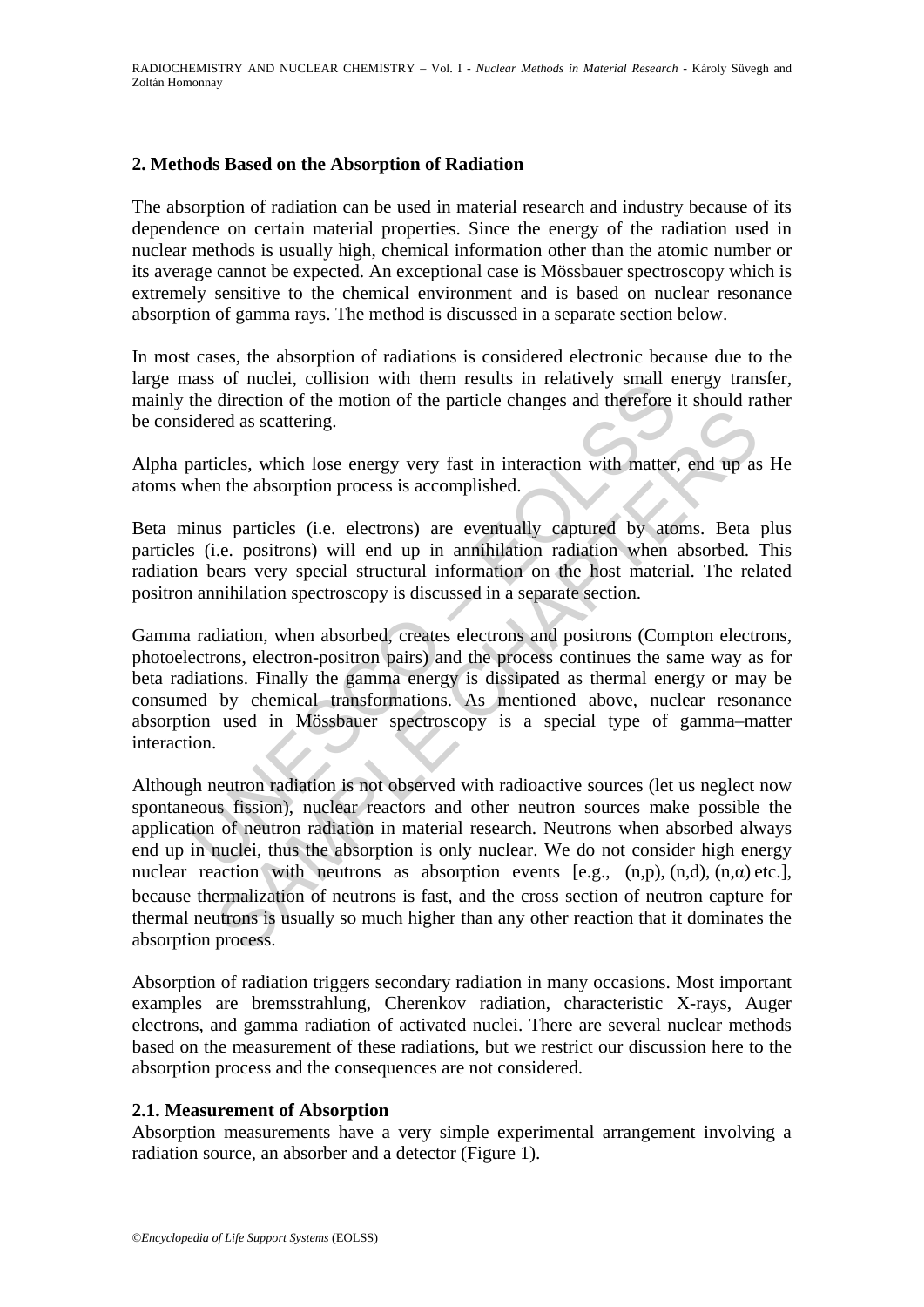

Figure 1: Usual arrangement of an absorption/attenuation measurement.

**Example 18 IV Taxabrum**<br> **Example 1.** Usual arrangement of an absorption/attenuation measur<br>
alized in Figure 1, it should not be forgotten that the drop in the<br>
rarely due to absorption only, because scattering is also **Example 1:** Usual arrangement of an absorption/attenuation measurement.<br>
Each in Figure 1, it should not be forgotten that the drop in the observed cely due to absorption only, because scattering is also responsible for<br> As visualized in Figure 1, it should not be forgotten that the drop in the observed count rate is rarely due to absorption only, because scattering is also responsible for the observed "effective absorption" called attenuation. With special geometries (like either a high-surface flat source/detector combination or, just the opposite, a well-collimated source/detector assembly), using a thin absorber can reduce the contribution of scattering.

The extent of absorption/attenuation depends on two major parameters for a certain type of radiation and one particular material: sample thickness and energy of the radiation.

Dependence on the sample thickness can be approximated with a Beer–Lambert type of formalism for gamma, beta and neutron radiation.

$$
I = I_0 e^{-\mu d} \tag{1}
$$

where  $\hat{I}$  is the transmitted intensity,  $I_0$  is the initial intensity,  $d$  is the (linear) sample thickness and  $\mu$  is the (linear) attenuation coefficient. In this formula,  $\mu$  is not a very good characteristic of the given material (especially if both gaseous and condensed phases are considered), because absorption/attenuation trivially depends on the mass density. Recall that the interaction of radiation with matter is mostly considered as interaction with electrons, and since mass density and electron density are more or less proportional to each other, a new quantity  $\mu/\rho$  is introduced, where  $\rho$  is the mass density. This will be a much better measure of material properties (like molar attenuation coefficients in spectrophotometry). This new quantity is called mass absorption/attenuation coefficient ( $\mu_{m}$ ) and defined as follows:

$$
I = I_0 e^{-(\mu/\rho)(d\rho)} = I_0 e^{-\mu_m d_s},
$$
\n(2)

where  $d_s$  is the surface density (also called mass thickness in the literature) frequently given in g/cm<sup>2</sup> units. Accordingly, the unit of  $\mu_m$  is cm<sup>2</sup>/g,.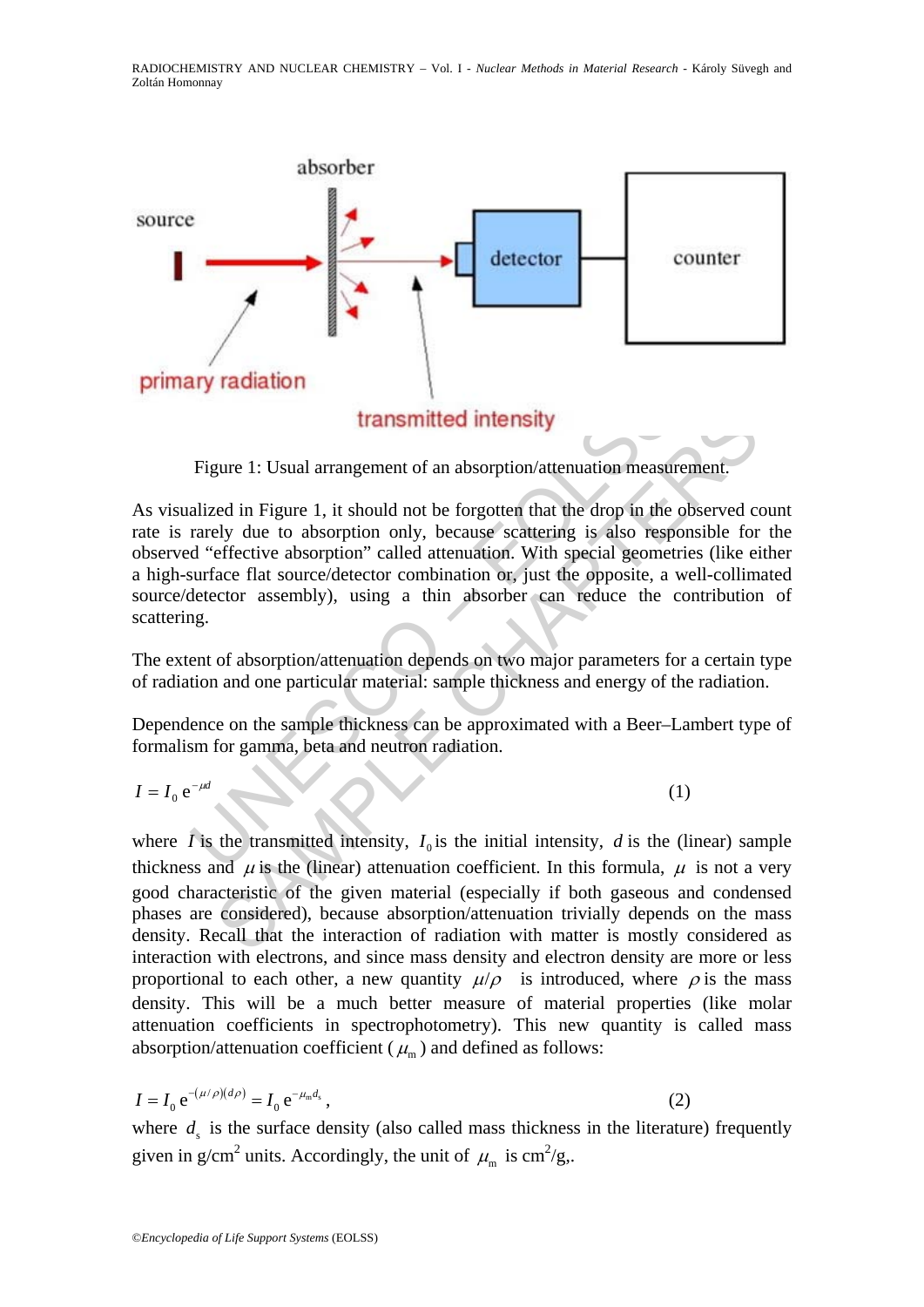This phenomenological treatment is readily applicable to gamma radiation because the penetration depth is high, so close to total absorption is rarely reached. It is also applicable to neutrons for the same reason, however, because the process responsible for neutron absorption is a nuclear reaction, the neutron capture cross section (measured in barns;  $10^{-24}$  cm<sup>2</sup>) is used instead of  $\mu_{\rm m}$ . For a multicomponent material, cross sections for the constituent elements can be summed up. For beta radiation, the exponential dependence is a good approximation for not very high level of absorption, well below the penetration range (typically a few mm in condensed phase). For alpha radiation, absorption is so fast that total absorption is usually reached and penetration depth (typically a few tens of micrometers in condensed phase) is used to characterize absorption.

Dependence on the energy is very different for the different kinds of radiations. However, the general rule is that the lower the energy the faster is the absorption. For alpha and beta rays it can be rationalized by the simplified Bethe-Bloch equation (valid for charged particles of low to intermediate energy passing through an absorber made from a single chemical element):

$$
-\frac{dE}{dx} = Kz^2 \frac{Z}{M} \frac{1}{\beta^2} f(\beta^2),
$$
 (3)

ion.<br>
ion.<br>
ence on the energy is very different for the different kinds<br>
r, the general rule is that the lower the energy the faster is the and<br>
beta rays it can be rationalized by the simplified Bethe-Bloch<br>
rigged part is of moreover the energy is very different for the different kinds of radiation<br>the general rule is that the lower the energy the faster is the absorption.<br>
beat rays it can be rationalized by the simplified Bethe-Bloch where  $-dE/dx$  is the linear energy transfer (LET), *K* is a constant, *z* is the charge number of the particle (2 for alpha and  $\pm 1$  for beta radiation), *Z* is the atomic number of the absorber material, *M* is the mass of the absorber atom,  $\beta = v/c$  (where *v* is the speed of the bombarding particle, *c* is the speed of light). The function  $f(\beta^2)$  only depends weakly on  $\beta^2$ . The basic message of the formula is that the kinetic-energy related part,  $\beta^2$  ( $E_{kin} \propto v^2 \propto \beta^2$ ), is in the denominator of the coefficient before the bracket, thereby explaining the increase of transferred energy (absorption) with decreasing energy of the particle

. For gamma radiation the photoelectric effect will dominate at low energies because the chance for resonance with bound electrons is getting higher. Since both the probability of the interaction and the transferred energy in one event increases, the energy of the radiation gets absorbed over a shorter distance.

For neutrons, the huge increase of the capture cross sections with thermalization explains the increasing absorption at low energy. This is very nuclide-dependent; cross sections for different nuclei can differ by several orders of magnitude due to resonance effects.

## **2.2. Applications**

Since the absorption of various radiations is not very specific to elements, molecular structures, lattice structures, etc. applications are mostly focused on the measurement of macroscopic physical properties (thickness, density) in applied science and industry.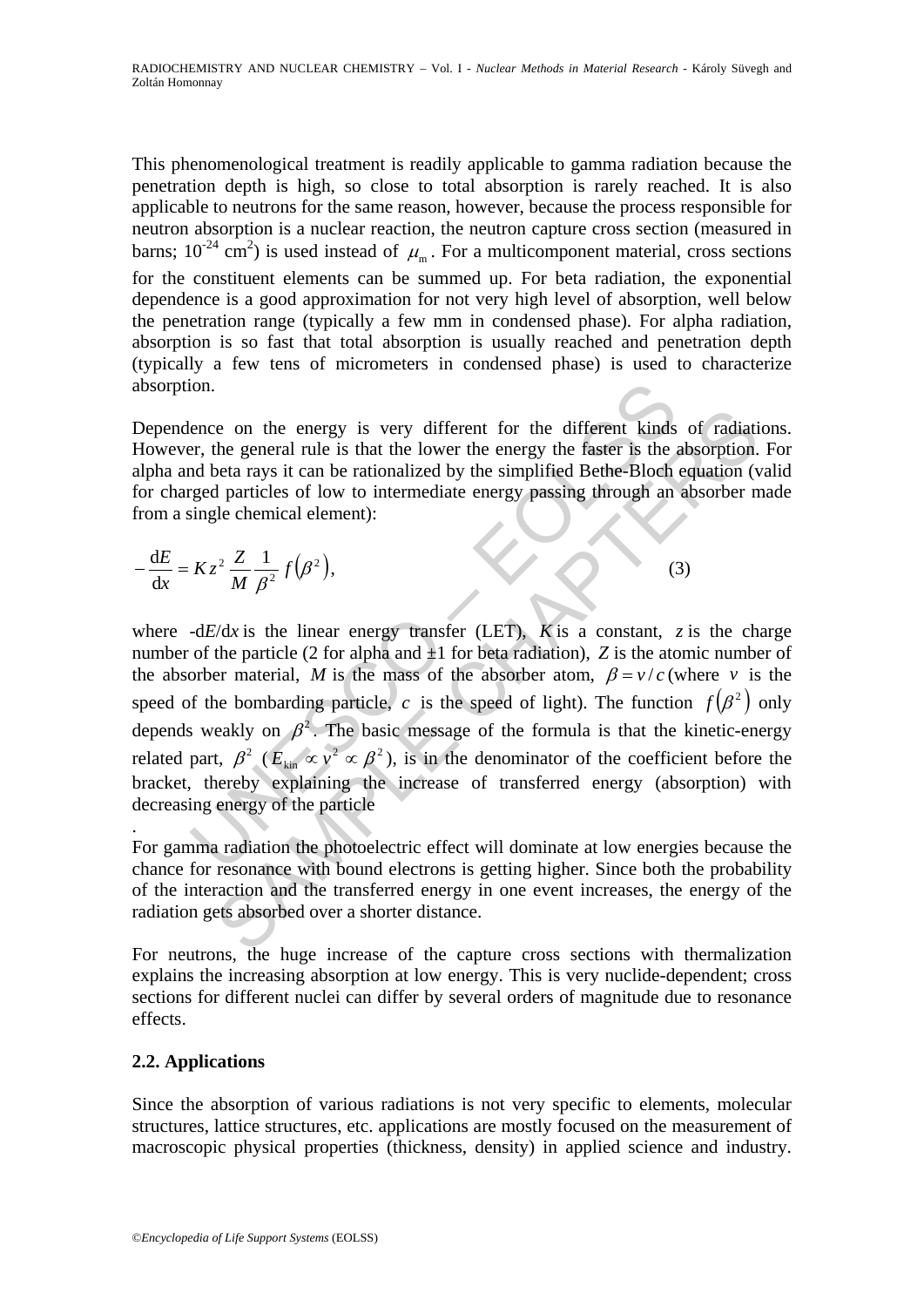RADIOCHEMISTRY AND NUCLEAR CHEMISTRY *–* Vol. I - *Nuclear Methods in Material Research -* Károly Süvegh and Zoltán Homonnay

Some special applications are available with neutrons.

### **2.2.1. Level Monitoring**

Especially in industrial and agricultural facilities, where the level of a "fluid" material (e.g., molten metal, concrete mixture, grains) in a huge vessel or container cannot be measured with simple methods, radiation absorption measurements can help. This method has numerous beneficial features:

- discrete levels can be measured or the level can be continuously monitored using the same measurement principle;
- applicable for open and closed systems;
- applicable for solid and liquid systems;
- it can be used for aggressive materials:
- **EXECUTE:** insensitive to changes in temperature, pressure, humidity;
- $\blacksquare$  the detector output signal can be easily used for automatization.



Figure 2: Level monitoring in industrial containers using outer source.

As shown in Figure 2, the source and the detector both can be placed outside the container and when the level of the material reaches the height of the source and detector, an abrupt decrease is expected in the count rate. For higher radiation safety, the source may be placed inside the container if it is possible. The most commonly used detectors are GM tubes.

Since the radiation should pass through the wall of the container, in heavy industry, high energy gamma sources are required.  ${}^{60}Co$  and  ${}^{137}Cs$  are commonly used with activities 50-5000 MBq. For light materials and small containers (e.g., tooth paste) beta sources like  $\mathrm{^{90}Sr}$  of 100-200 MBq can be applied. A special case is when the vessel is filled with a material of high hydrogen content, for example crude oil and oil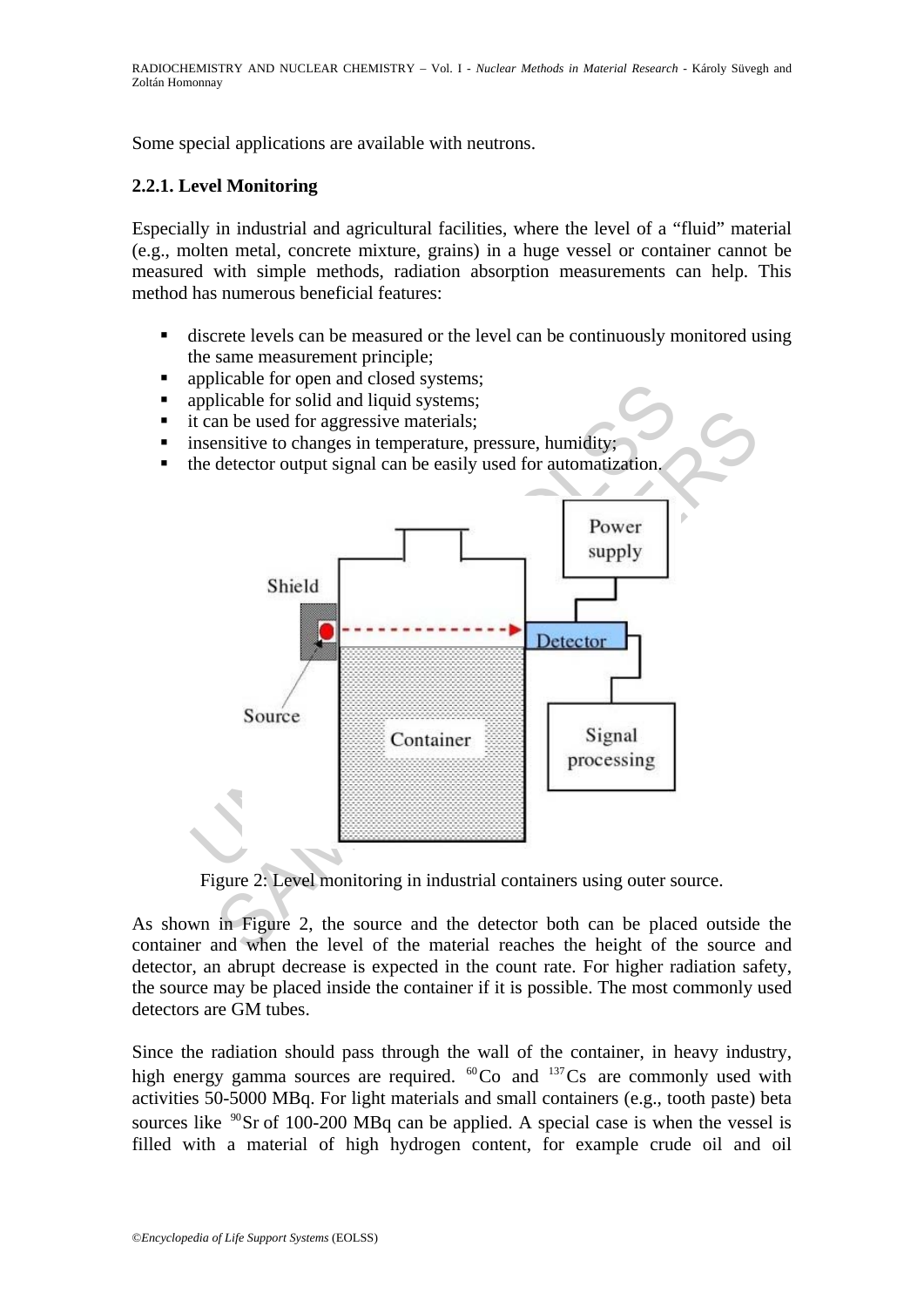derivatives. In this case neutron sources can be advantageously applied. The neutron source can be a mixture of the alpha emitter  $^{241}$ Am and natural Be. The nuclear reaction producing 4 MeV neutrons is  ${}^{9}Be(\alpha,n)$ <sup>12</sup>C.

## **2.2.2. Thickness Measurements**

If in a production line the chemical composition and the density of a material are constant, the absorption of radiation will only depend on the thickness of that material, which can be used for thickness measurement. This application is typical in rolling metals, plastic foils and sheets, glass, etc. The measuring arrangement is shown in Figure 3.



Figure 3: Thickness measurement in a rolling line.

Shielded source<br>
Shielded source<br>
Shielded source<br>
Shielded source<br>
Shielded source<br>
Shielded source<br>
Shielded source<br>
Shielded source<br>
Shielded source<br>
Shielded source<br>
Shielded source<br>
Shielded in the surface this means The thickness and the elemental composition determine what kind of a source can be used. For very thin materials (5-50  $g/m^2$ ), alpha sources like <sup>210</sup>Pb and <sup>239</sup>Pu can be applied. Beta emitters can be applied in the surface thickness range 50 to 10 000  $g/m^2$ . The potential radionuclides are  $^{85}$  Kr,  $^{90}$  Sr,  $^{147}$  Pm, and  $^{204}$  Tl. The maximum thickness for steel that can be reliably measured with this method is 1.2 mm. With intermediate and high-energy gamma sources ( ${}^{60}Co$ ,  ${}^{137}Cs$ ,  ${}^{241}Am$ ) thicknesses between 10 000 and 100 000  $g/m^2$  can be measured. <sup>241</sup> Am is preferentially used in sheet glass production where the absorption of the beta radiation of  $\rm{^{90}Sr}$  is too high, and that of the gamma radiation of  $137\text{Cs}$  is too low. The half thickness of about 1 cm for the gamma radiation of 241Am in silicon glass proved to be ideal for this purpose.

Thickness measurements are performed sometimes in reflection arrangement, i.e., based on scattering of the radiation.

## **2.2.3. Measurement of Density**

If in an absorption measurement the geometry of the object (i.e., thickness) is constant, the absorption of radiation will be characteristic of the density of the material.

This simple principle can be used to measure the pressure of gases with alpha sources in pressure ranges (usually low pressures) where other methods fail or cannot be applied conveniently.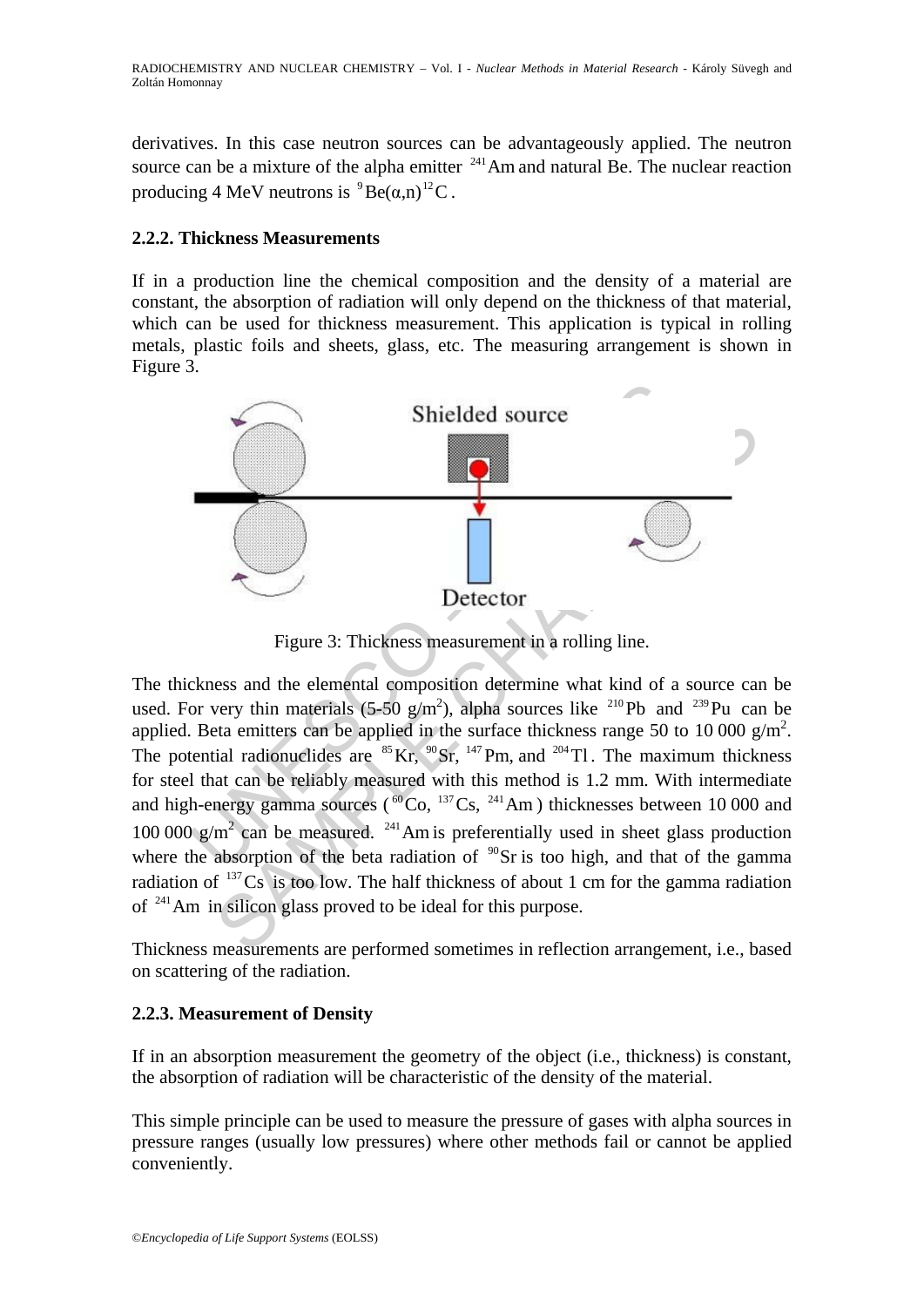A typical application of gamma sources ( ${}^{60}Co$ ,  ${}^{137}Cs$ ,  ${}^{241}Am$ ) is the monitoring of the flow of crude oil or other oil products in a pipeline. If the source and the detector are set vertically, the possible air bubbles or other voids can be sensitively detected. With horizontally placed source and detector pairs in the lower half of the pipe or in buffer vessels, high-precision density measurements can be carried out using scintillation detectors. Scintillation detectors are more sophisticated and more expensive than GM tubes, but they have much higher detection efficiency for gamma rays, which makes them a better choice for this kind of application. With high-precision density measurement the quality of the oil product can be monitored and one can distinguish between shipments from different oil fields, oil wells or from storage facilities of different suppliers. The difference in absorption is mostly due to the sulfur content, since photoelectric effect occurs with much higher probability on the relatively heavy sulfur atoms than on the lighter constituents of oil (C and H).

Density measurements with beta sources can be applied for light materials with a few centimeters thickness as maximum. Typical application can be found in the tobacco industry where the compactness of tobacco in cigarettes is monitored.

## **2.2.4. Determination of Chemical Composition**

It suppliers. The difference in absorption is mostly due to the<br>hotoelectric effect occurs with much higher probability on the rotoms than on the lighter constituents of oil (C and H).<br>measurements with beta sources can be betective entert occurs with much migner probability on the relatively he<br>signarments with beta sources can be applied for light materials with a<br>sautrements with beta sources can be applied for light materials with a<br>stat Detailed chemical composition may not be determined by a simple absorption method, however in certain cases, e.g., when the system has only two components (or it is a multicomponent system but only the concentration of one particular component is varied), the chemical concentration may be derived from density. In such cases, under well defined measuring conditions and with proper calibration, the observed count rate can be directly related to the concentration.

Apha radiation can be used for gas analysis. Two- or three-component mixtures can be analyzed. The higher the difference between the atomic masses of the constituents, the more sensitive is the concentration determination. The method is much simpler than using mass spectrometry (MS), the most popular technique for gas analysis today, however, the resolution and sensitivity is nowhere near to that of MS.

A more special application of density measurement with alpha rays is the analysis of gas-solid (aerosol) systems. The most widespread use of it can be found in smoke detection. It is based on the fact that the density of condensed phases is about three orders of magnitude higher than that of gases. Thus even a small volume fraction of aerosol components in air causes an abrupt change in the alpha absorption. The sensitivity of smoke detection can be increased by using pairs of detectors where the reference detector is kept closed (free of smoke).  $^{239}$ Pu sources are commonly used in smoke detectors.

Beta absorption can be used for the determination of hydrogen content. This is based on the fact that hydrogen has about twice as many electrons per mass (or mole) than any other element, because in other elements minimum one neutron is found for each proton in the nucleus, while the nucleus of hydrogen is a single proton. Since beta absorption is due to collisions with atomic electrons, hydrogen has an anomalously high mass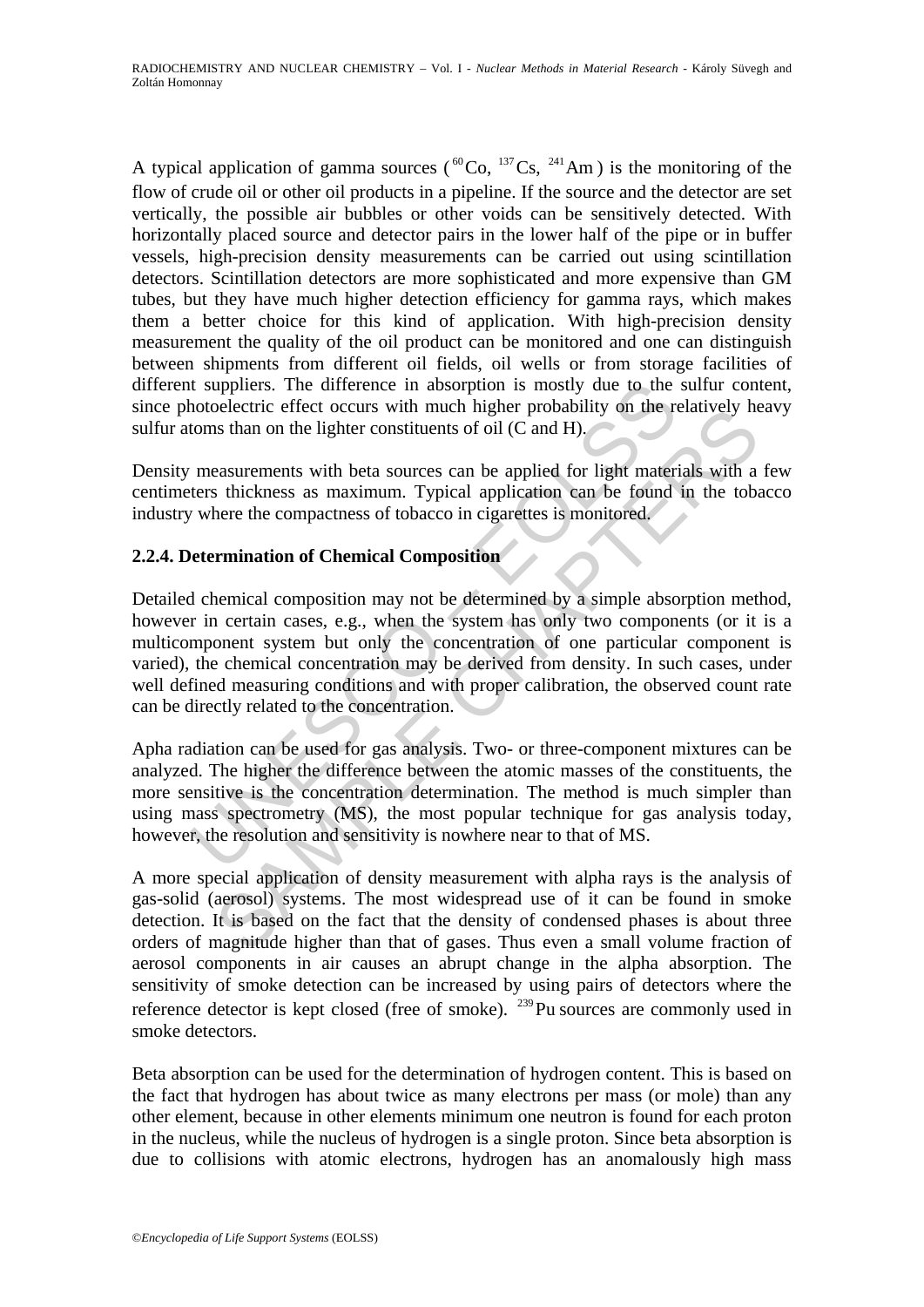attenuation coefficient. This is the basis of the measurement of the H to C ratio in the oil industry using  $\rm{^{90}Sr}$  sources of 80-120 MBq. The precision of the measurement is about  $\pm 0.03\%$  H by mass.

With gamma radiation the sulfur content of oil can be sensitively detected and measured (as already mentioned). The lower the photon energy, the higher is the difference in the mass attenuation coefficient of the radiation for S, C and H. This is the reason why instead of gamma radiation the even softer characteristic X-rays of  $^{55}$ Fe are used. For this 5.9 keV K-radiation, the mass attenuation coefficient for sulfur is 20 times higher than that for carbon, and 450 times higher than that for hydrogen! Soft bremsstrahlung triggered by  ${}^{3}H$  (i.e., tritium, T) beta particles can also be used. Any other heavy constituents in oil or gasoline can be measured this way (e.g., metal impurities due to wear etc. or the formerly used lead additive). The chlorine content of organic materials has also been measured by soft gamma sources.

ents in oil or gasoline can be measured this way (e.g., metal im<br>c. or the formerly used lead additive). The chlorine content of or;<br>been measured by soft gamma sources.<br>1 absorption may be used to measure the concentratio of the formerly used lead additive). The chlorine content of organic mate<br>en measured by soft gamma sources.<br>Sosorption may be used to measure the concentration of an element<br>that particular element is the only one with am Neutron absorption may be used to measure the concentration of an element in a material if that particular element is the only one with anomalously high neutron capture cross section relative to all other constituents. Such elements are B, Cd, and Li. Gd and Sm have also very high neutron capture cross section but their technical importance is little. Ores of these elements can be analyzed without the necessity of any chemical treatment (cross sections can be 1000 and 1 000 000 times higher than for silicon and oxygen, respectively, typical constituents of the host rock).

# **2.2.5. Radiography**

If the absorption of radiation is to be measured over a large area or distance, for example, along a pipeline to find possible defects, it can be done with a mobile source and a mobile detector. Alternatively, keeping the mobile source, the outer surface of the tubes can be covered with films sensitive to the radiation. This method is classified as radiography.

Radiography is frequently used in industry to check the integrity of tube walls at welds, but other imaging tasks can also be solved.

The radiation applied can vary from soft characteristic X-rays to beta to gamma to neutron radiation, depending on the material to be "photographed". For electromagnetic and beta rays a little bit modified (Photosensitized AgBr based film can be used. For neutrons, the same type of film should be covered with foils containing elements which are easily activated (Ag, Au, Cd, Ga, In, etc.). The activation products of these elements will expose the film that can be developed and the possible defects and the internal structure of the object revealed.

## **3. Scattering Methods**

In this section, we have collected several methods based on scattering of particles. All of them apply the same principle: the scattering of particles by a material is governed by its elemental constitution. Besides the application of nuclear radiation, these methods are nuclear in the sense that – in most cases – the scattering is ruled by the nuclei of the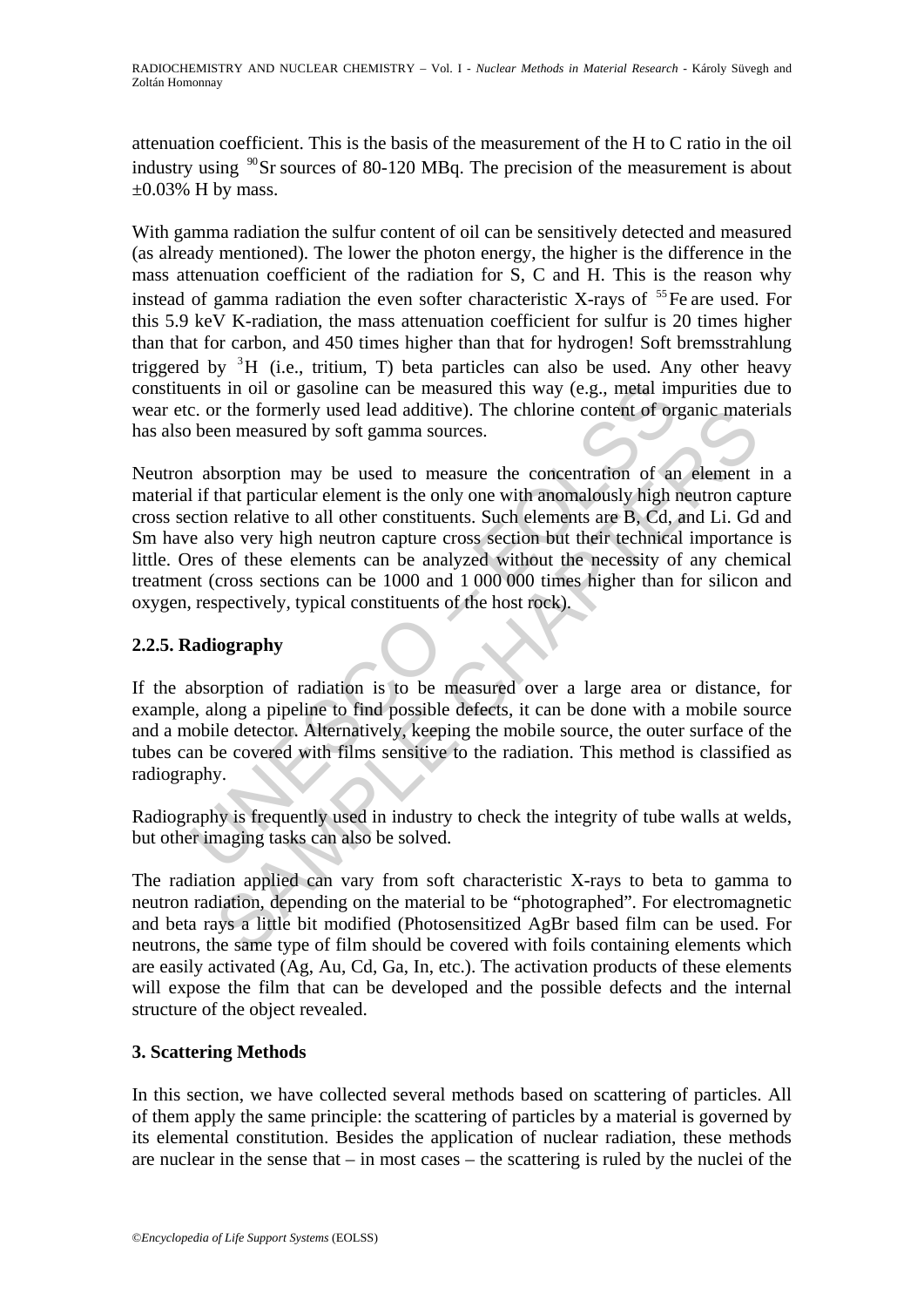material.

In this chapter, we ignore diffraction methods in which the crystal structure plays the significant role. These methods are discussed elsewhere.

## **3.1. Beta Backscattering**

The phenomenon that materials back-scatter ("reflect") some of the incident beta particles has been well known for almost a hundred years. E. Rutherford, in his famous article introducing the concept of the nucleus, used not only alpha but beta backscattering data, as well. Also he was the first to state the most surprising fact about the scattering of beta particles, i.e., a large number of them are scattered by the electric field of the nucleus and not by inelastic scattering on other electrons. This is a surprising fact considering that the electrons of a material are ideal targets for beta particles having the same mass. However, inelastic scattering does play a significant role in beta scattering and beta particles usually leave quite complicated tracks in materials (see: *Radiochemistry and Nuclear Chemistry*).

## **3.1.1. Dependence on Atomic Number**

Eining of oeta particles, i.e., a large inunible of their are scattering of the nucleus and not by inelastic scattering on other electrons of a having the same mass. However, inelastic scattering does planet is having the fact considering that the electrons of a material are ideal targets for<br>fact considering that the electrons of a material are ideal targets for<br>aving the same mass. However, inelastic scattering does play a signifi<br>a scat Since backscattering is ruled by the Coulomb force between the nucleus and the beta particle, the atomic number of the target (i.e., the charge number of the nucleus) plays a significant role in backscattering. This atomic number dependence makes beta backscattering an analytic tool. Unfortunately, most beta particles are back-scattered not in a single event but after multiple scattering on several nuclei and electrons. As the mathematical handling of multiple scattering is quite complicated, we still have to use empirical relationships. Moreover, radioactive beta sources produce electrons of a continuous energy distribution limiting the analytical possibilities of beta backscattering.

According to numerous backscattering data, the number of back-scattered particles depends linearly on the logarithm of the atomic number, *Z* or, rather, on  $log(Z + 1)$ . This relationship works well for elements and, sometimes, even for compounds and mixtures. For compounds/mixtures, the weighted average of the atomic numbers is used, but the  $log(Z+1)$  relationship gives poor results for hydrogen-containing materials.

## **3.1.2. Saturation Effect**

The probability that a particle becomes scattered increases with the thickness of the target material. This, for thin films, increases the number of back-scattered beta particles with the increase of the thickness. However, the range of beta particles (see: *Radiochemistry and Nuclear Chemistry*) limits the increase and a saturation value is reached when the thickness reaches the half of the beta range. (Actually the saturation thickness is a little shorter than half of the range.) The correlation between thickness and the number of back-scattered particles is so strict that the phenomenon is applied in automated thickness gauges.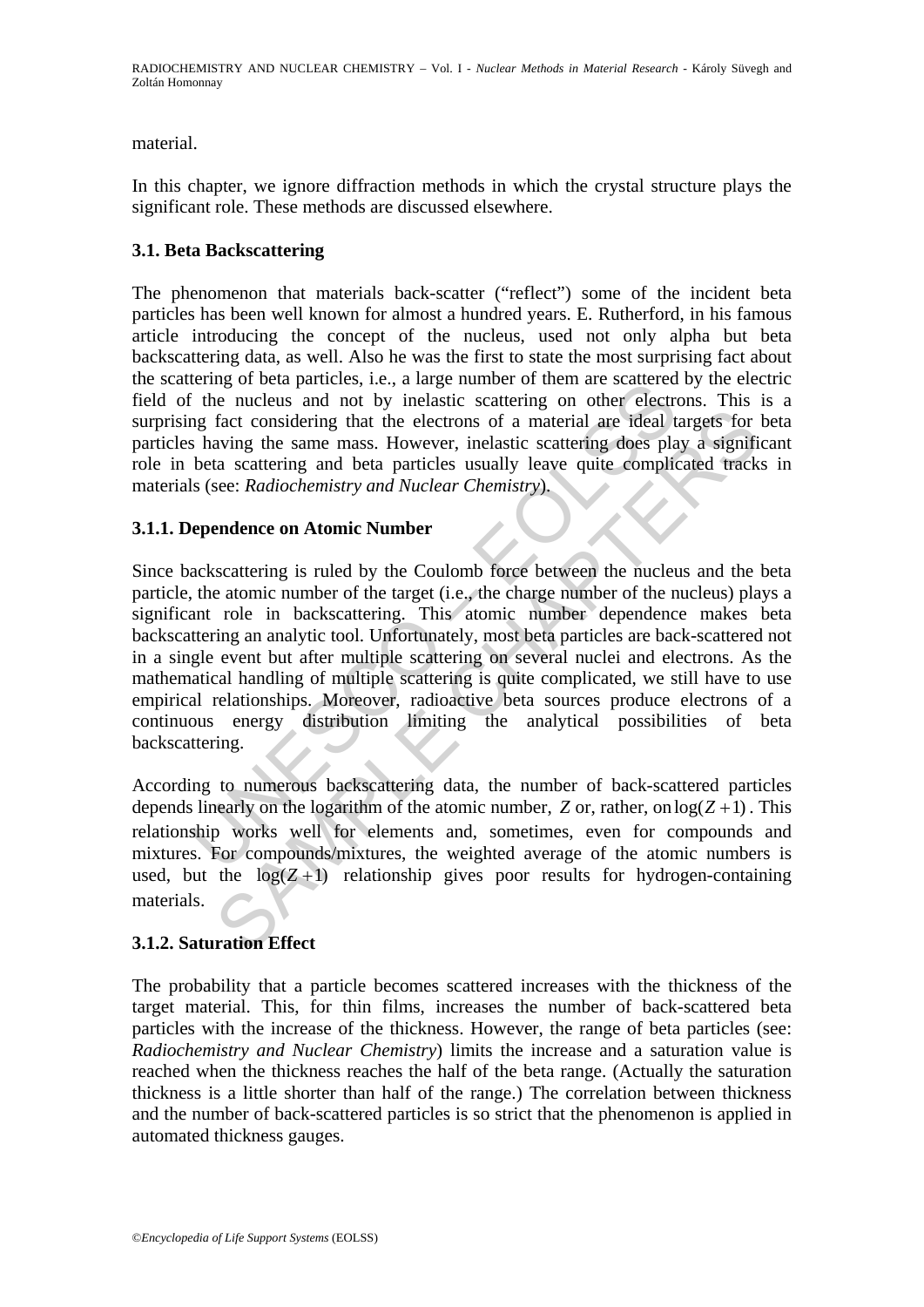# **3.1.3. Equipment**

The equipment for beta backscattering measurements is simple. Besides the sample, it needs only a beta source, a detector and a counter. The source, the detector and the sample holder are arranged in a fixed geometry to gain comparable data. Some types of equipment apply ring sources and the detector is placed into the center of the ring. The source must be a "pure" beta source emitting only beta particles, usually <sup>14</sup> C, <sup>147</sup> Pm, <sup>90</sup> Sr/ <sup>90</sup> Y, or <sup>204</sup> Tl. The choice is made on the basis of the maximum beta energy, which determines the penetration depth of beta particles.

## **3.1.4. Applications**

Due to the atomic number dependence, beta backscattering can be used to determine concentrations of certain elements in solvents and mixtures. However, the method requires a precise calibration process to gain useful data. This limits the use of the method to applications where a frequent or continuous concentration checking is needed but the constitution of samples does not vary much. Automated quality control is a good example, although non-nuclear techniques have replaced beta backscattering in most areas.

the atomic number dependence, beta backscattering can be use<br>rations of certain elements in solvents and mixtures. Howeve<br>s a precise calibration process to gain useful data. This limits<br>to applications where a frequent or about number dependence, beta backscattering can be used to determ<br>ons of certain elements in solvents and mixtures. However, the met<br>precise calibration process to gain useful data. This limits the use of<br>applications whe The main area of application for beta backscattering is thickness control. These applications are based on the principle discussed in Section 3.1.2. Obviously, the beta range and the saturation effect restrict the use of beta backscattering gauges to certain thicknesses. However, the availability of different energy beta sources provides a certain kind of flexibility: for very thin films,  $^{14}$ C might be a good choice, while  $90\,\text{Sr}/90\,\text{Y}$  is better for thicker films. Beta backscattering can even be used to determine the thickness of films on laminated surfaces but, in this case, the atomic numbers of the cover layer and the substrate must differ significantly. Polymeric films (paints) on metal substrates are good examples of the successful use of the method.

## **3.1.5. New Areas**

A revived interest is expressed in the literature for beta backscattering nowadays. However, these new works do not consider beta backscattering as a material research tool but a side effect, wanted or not. Electron backscattering is rather rigorously reconsidered – by Monte-Carlo simulations and measurements – for two reasons. The first is that precise beta measurements should consider the backscattering of electrons from the detector. This is not a real problem in everyday work but, e.g., the study of the beta decay of free neutrons requires much greater precision.

The other area, where a more detailed knowledge is needed on beta backscattering is radiation therapy. Electrons are back-scattered at any boundary where the density is changing abruptly: at interfaces, at tissues and at the surfaces of organs or tumors. Thus, the beta dose absorbed around a point inside the human body can be strikingly different from the value observed for a homogeneous body of similar constitution.

## **3.2. Rutherford Backscattering**

Alpha backscattering (or Rutherford backscattering, RBS) is much better suited for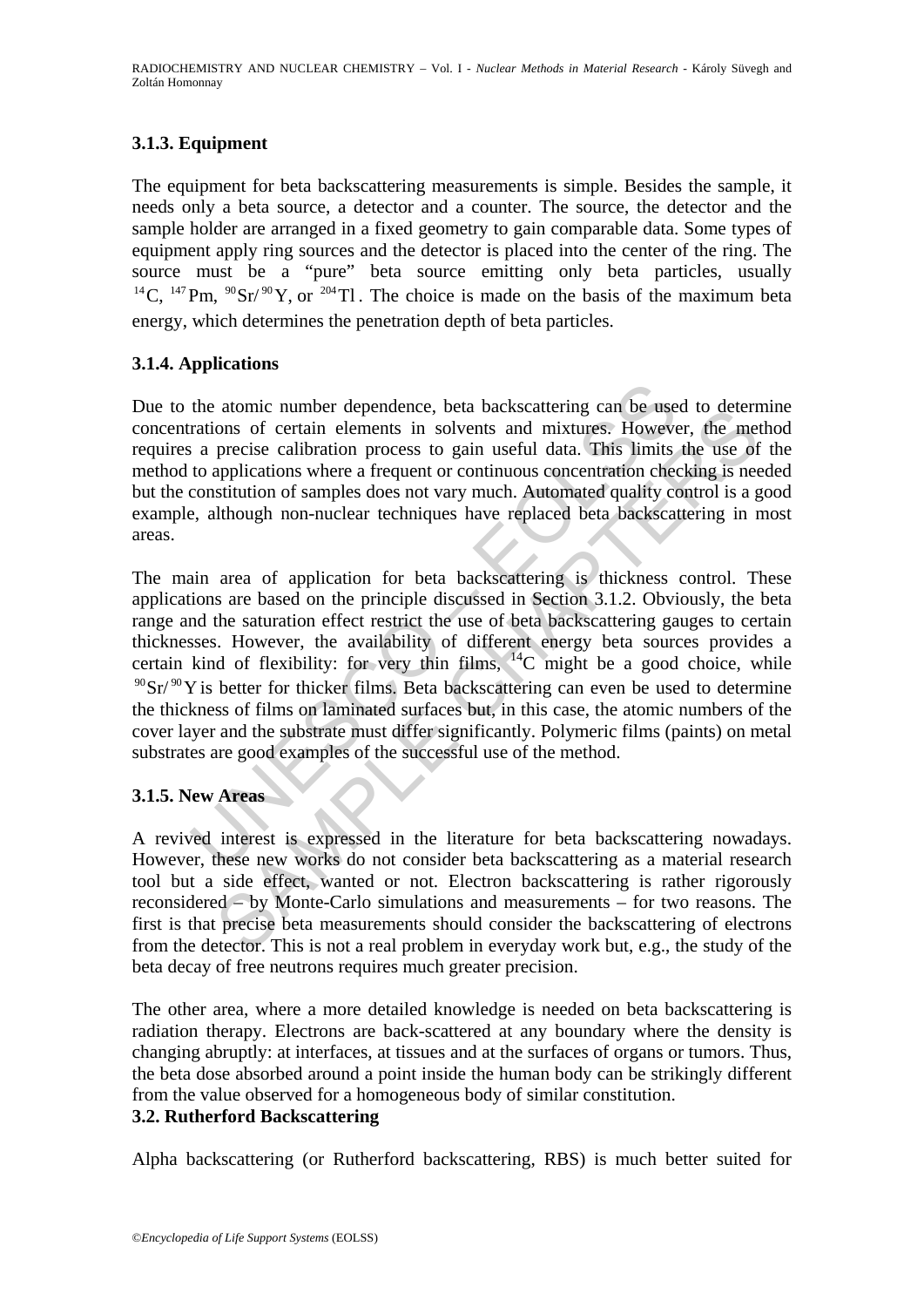RADIOCHEMISTRY AND NUCLEAR CHEMISTRY *–* Vol. I - *Nuclear Methods in Material Research -* Károly Süvegh and Zoltán Homonnay

being an analytical method than beta backscattering. It is the elastic scattering of alpha particles on nuclei and the electrons of the material play a much simpler role than in beta scattering. Moreover, unlike beta sources, alpha sources produce monoenergetic particles simplifying the picture even more. It is also a fortunate condition for analytical applications that multiple scattering does not play a significant role in the backscattering of alpha particles.

- -
- -
- -

# TO ACCESS ALL THE **38 PAGES** OF THIS CHAPTER, Visit: http://www.eolss.net/Eolss-sampleAllChapter.aspx

#### **Bibliography**

Choppin G., Liljenzin J-O., Rydberg J. (2002). *Radiochemistry and Nuclear Chemistry, 3rd ed.*, 720 pp., Butterworth-Heinemann (Reed Elsevier), Woburn. [The revised edition of one of the classics of RC&NC. A very good book].

Greenwood N. N., Gibb, T. C. (1971). *Mössbauer Spectroscopy,* 659 pp., Chapman and Hall, New York. [A detailed introduction to Mössbauer spectroscopy with many applications].

TO ACCESS ALL THE 38 PAGES OF THIS CHAPT<br>Visit: http://www.colss.net/Eolss-sampleAllChapter.a<br>
G., Liljenzin J-O., Rydberg J. (2002). *Radiochemistry and Nuelear Chemistry*<br>
trith-Heinemann (Reed Elsevier), Woburn. [The re **USE CONFIDENTIFY**<br>
Visit: http://www.eolss.net/Eolss-sampleAllChapter.aspx<br>
Visit: http://www.eolss.net/Eolss-sampleAllChapter.aspx<br>
Piliperzin J-O. Rydberg J. (2002). *Radiochemistry and Nuclear Chemistry*,  $3^{rd}$  ed., Lieser K.H. (2001). *Nuclear and Radiochemistry: Fundamentals and Applications, 2nd revised ed.*, 462 pp., WILEY-VCH Verlag GmbH, Weinheim. [A comprehensive book on RC&NC with rich variety of applications].

Loveland W.D., Morrissey D., Seaborg G.T. (2006). *Modern Nuclear Chemistry*, 671 pp., John Wiley & Sons, Hoboken. [A curiosity of a book whose  $3<sup>rd</sup>$  author (deceased in 1999) was not only eye witness of the discovery of several artificial elements, but also took part in the discovery of nine out of them].

Magill J., Galy J. (2005). *Radioactivity, Radionuclides, Radiation*, 259 pp, Springer, Berlin. [A well structured introduction to nuclear science. It also contains a CD-ROM of the Universal Nuclide Chart – an "electronic" chart of the nuclides].

Schrader D. M., Jean Y. (1988). *Positron and Positronium Chemistry*, 410 pp., Elsevier, Amsterdam. [A detailed introduction to teoretical and practical aspects of positron annihilation spectroscopies].

Vértes A., Kiss I. (1987). *Nuclear Chemistry*, 619 pp., Elsevier Scientific Publishing Company, Amsterdam. [A comprehensive book on RC&NC used as textbook all over the world].

Vértes A., Korecz L., Burger K. (1979). *Mössbauer Spectroscopy,* 432 pp., Akadémiai Kiadó, Budapest and Elsevier, Amsterdam . [Another fine book on Mössbauer spectroscopy and its applications].

Vértes A., Nagy S., Klencsár Z. (Eds) (2003). *Handbook of Nuclear Chemistry*, 2444 pp. in 5 volumes, Kluwer Academic Publishers (Springer), Dodrecht. [A comprehensive handbook covering almost the whole of RC&NC written by an international team of 78 experts.

Vértes A., Nagy S., Süvegh K. (Eds) (1998). *Nuclear Methods in Mineralogy and Geology – Techniques and Applications*, 558 pp., Plenum Press (Springer), New York. [A monograph in ten chapters written by an international team of 20 experts. The first chapter (pp. 1-113) by Nagy S., Süvegh K. and Vértes A gives a general introduction to the field of RC&NC].

#### **Biographical Sketches**